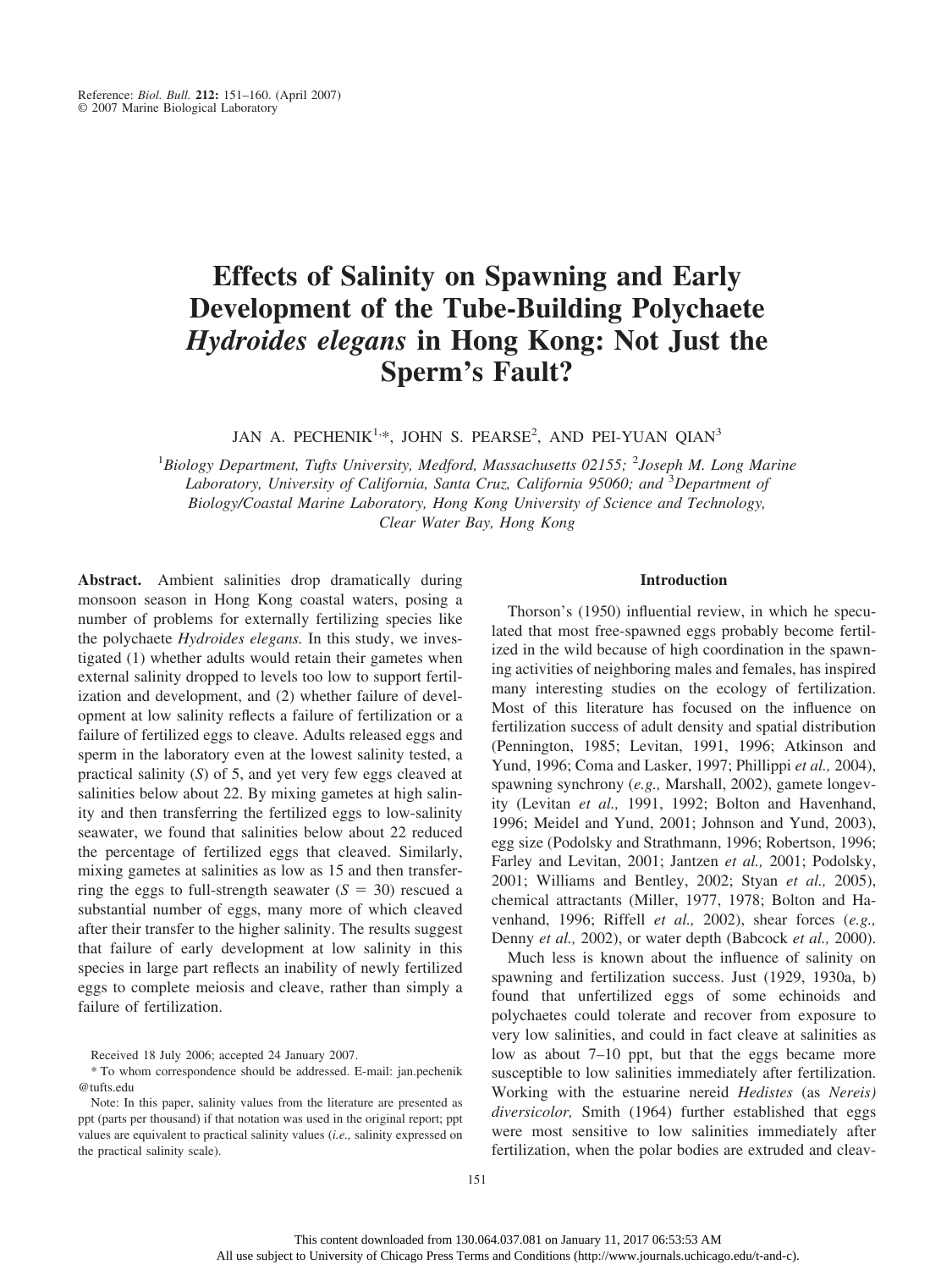age begins. Greater sensitivity to salinity extremes during cleavage than at fertilization was also seen for the asteroid *Luidia clathrata* by Hintz and Lawrence (1994). According to Fujiya (1970), eggs of the oyster *Crassostrea gigas* can be fertilized at salinities that do not permit development, but no experimental details or results were given. These experiments suggest that in areas of fluctuating salinities, salinity might be important for fertilization success and subsequent early development.

The tube-building polychaete *Hydroides elegans* Haswell is a common and important fouling organism in the coastal waters of Hong Kong and other subtropical and tropical regions (Qiu and Qian, 1997). In Hong Kong coastal waters, ambient salinities drop considerably during June, July, and August, due to the heavy rains characterizing monsoon season; surface salinity can drop in some areas to as low as a practical salinity (*S*) of 10 after a heavy rain, and under some conditions surface salinity can remain at nearly 0 for several hours (Qian, unpubl. data). Recruitment of *H. elegans* also drops to its lowest level of the year during this period (Qiu and Qian, 1997; Thiyagarajan and Qian, 2003; Thiyagarajan *et al.,* 2003; Dahms *et al.,* 2004). Qiu and Qian (1997) showed that larvae of *H. elegans* could develop successfully at salinities of 25 ppt and above, but not at salinities of 20 ppt and below. This poses an interesting problem for adults of this species, which release their gametes into the surrounding seawater for fertilization: will adults avoid shedding gametes when the salinity is too low to support fertilization and early development?

In this study, we investigated whether there was a critical salinity below which adults of *H. elegans* would not release their gametes, and if so, whether this critical salinity corresponded to salinities allowing successful fertilization and cleavage. We also examined whether eggs and sperm were equally susceptible to the effects of low salinity, and whether failure to cleave—a common measure of fertilization success in annelids and molluscs that do not show a conspicuous fertilization membrane (*e.g.,* Fong *et al.,* 1995; Qiu and Qian, 1997; Ushakova and Sarantchova, 2004)—at low salinity was due to a failure of fertilization or an inhibition of cleavage. We also tested an anecdotal suggestion that mature worms could be induced to release gametes by keeping adults in air for a few hours.

# **Materials and Methods**

# *Source of adults*

Tubes of *Hydroides elegans* were collected from a mixture of bryozoan (*Bugula neritina*) and *H. elegans* colonies attached to ropes hanging about  $0.1-0.5$  m below the surface from fish rafts at a commercial fish farm at Yung Shue O, near Sai Kung  $(22^{\circ}19'N, 114^{\circ}16'E)$ , Hong Kong, and either used immediately (for spawning studies, see below) or transported in a cooler to the laboratory at Hong Kong University of Science and Technology (HKUST) within 2 h of collection. Animals were then held in flowing seawater at ambient salinity at the HKUST Coastal Marine Laboratory for up to 2 d before being used in experiments. Animals with their tubes were collected on 10 June 2004 for one series of experiments and again the following year (24 June 2005) for a second series of experiments. Animals were also collected on 14 December 2004 for a second study of spawning activity at low salinity. Ambient surface salinity at the fish farm was 29 on 10 June 2004; 32 on 14 December 2004; and 31 on 24 June 2005. Finally, animals were collected in June 2006 for several additional control experiments (*e.g.,* to determine whether low-salinity shock might itself cause unfertilized eggs to cleave).

# *Influence of low salinity on gamete release*

Experiments were conducted in June and December of 2004. In June 2004, individual worm tubes were carefully removed, without damage, from the substrate at the fish farm, placed into individual 5-ml screw-cap vials without seawater, and brought back to the laboratory at HKUST within 2 h. In the laboratory, we added seawater (4 ml) at one of five salinities ranging from 5 to 30, and checked for gamete release after 10 min, 2 h, and 3 h. Salinities were reduced to the desired levels by diluting full-strength seawater (about  $S = 34$ ) with double-distilled (DI) water. Dilution with DI had a negligible effect on seawater pH over the range 10–35 ppt, but it reduced pH from about 8.0 to about 7.75 at a salinity of 5 (Qian, unpubl. data). Twenty replicate worm tubes were included for each tested salinity. The following day we opened all of the tubes from which no gametes were released to determine which ones were empty; those tubes were excluded from the data set. The experiment was repeated 6 months later using worms collected from the same location. For that experiment, water of reduced salinity was added either following a 2-h exposure of the worm tubes to air (30 worm tubes used per tested salinity) or without such prior air exposure (20 worm tubes used per tested salinity), to see whether exposure to air increased the incidence of spawning. Control salinity was 34. At the end of the study we again determined the number of worm tubes that contained no worms; empty tubes were excluded from analysis. The actual numbers of replicates (tubes containing living worms) used in each experiment are presented with the data.

## *Obtaining gametes for fertilization studies*

Gametes were obtained using standard procedures (Bryan *et al.,* 1997; Qiu and Qian, 1997; Qian and Pechenik, 1998), in June 2004 and June 2005. Briefly, individual tubes were carefully separated from their neighbors, placed in separate small petri dishes, and carefully broken apart with forceps. Gametes were then generally released by mature individuals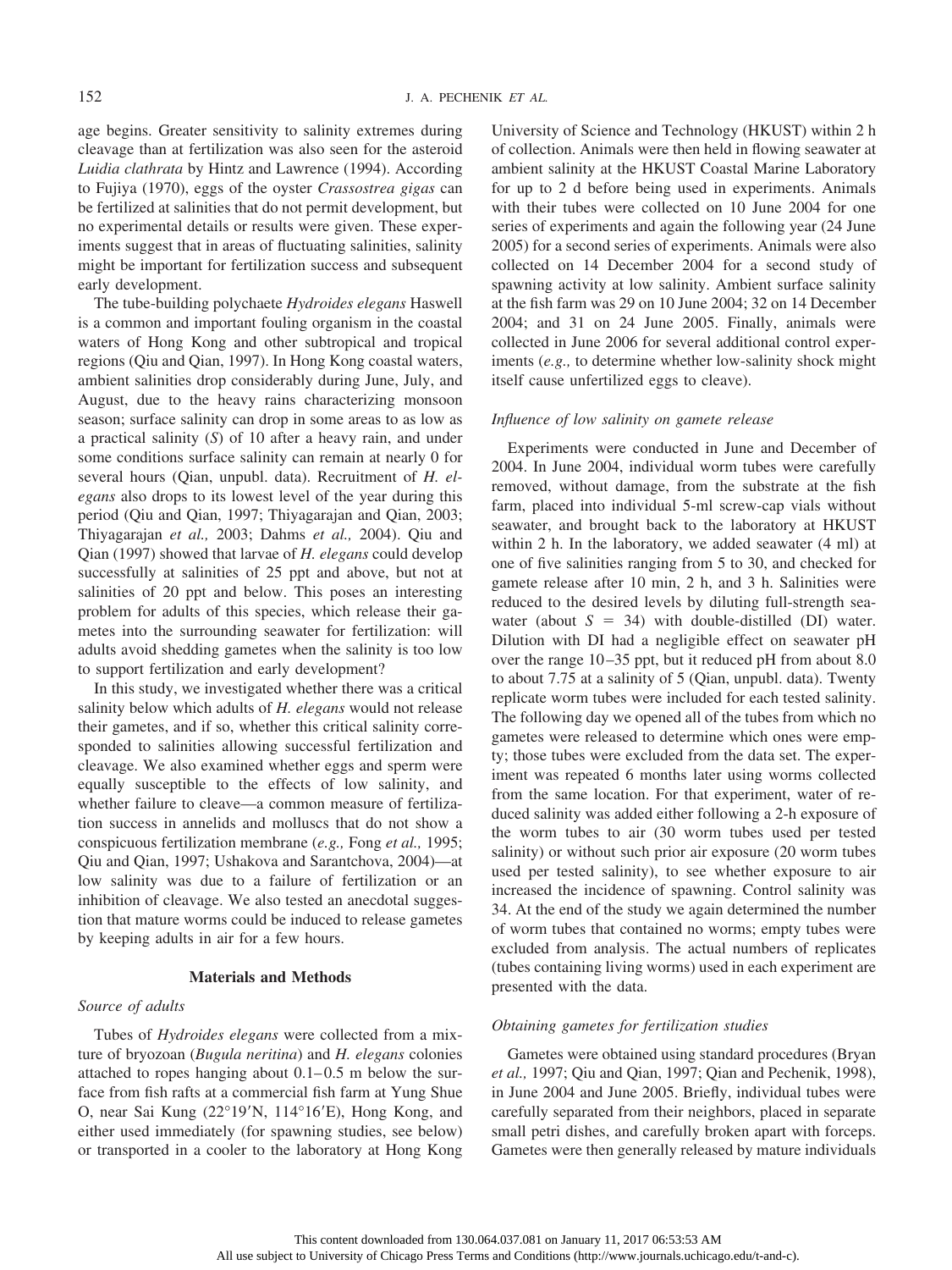within several minutes and were collected by pipette. Eggs were immediately transferred into about 30 ml of seawater at a salinity of 30, while sperm were kept undiluted in small beakers until use. Sperm were then diluted with about 10 –20 ml of filtered seawater. For each experiment, eggs were obtained from 5–8 females, and sperm were obtained from  $4-6$  males.

# *The effect of low salinity on fertilization and early development*

The experiment was conducted at room temperature (about  $24 \pm 1$  °C) in June 2004. Gametes were obtained as described above. Fifteen milliliters of  $0.22$ - $\mu$ m-filtered seawater of the desired salinities (5, 10, 15, 18, 20, 22, 24, and 30) was then poured into 30-ml glass beakers, with three replicates per treatment. Seawater was oxygenated by violent shaking before it was distributed among the glass beakers. Into each beaker we then dispensed 100  $\mu$ l of sperm suspension and  $250 \mu l$  of egg suspension. Each beaker typically ended up containing thousands of eggs. Because fertilization success in this species is near maximal over a remarkably wide range of sperm concentrations (approximately  $10^5 - 10^8$  cells ml<sup>-1</sup>—even at  $10^3$  sperm  $ml^{-1}$  at least 60% of eggs are fertilized) (Pechenik and Qian, 1998), we made no attempt to regulate the specific sperm concentrations that were used in each experiment, other than keeping them within an estimated range of approximately  $10^5 - 10^7$  cells ml<sup>-1</sup>. The same sperm concentration was used in all replicates and for all treatments within each experiment.

Three additional beakers of eggs in seawater at  $S = 30$ served as controls; no sperm were added to these beakers so that we would be able to tell whether eggs had been contaminated by sperm before the experiment started. Eggs were subsampled after  $2.5$  h, with about  $50-150$  eggs per subsample, and examined for cleavage at a magnification of  $100 \times$  using a compound microscope. In two pilot studies (data not shown), no eggs cleaved within 30 min of fertilization at room temperature and a salinity of 30, about 50%– 65% of eggs cleaved within 1 h of fertilization, and more than 80% of eggs were at the 8-cell stage or beyond 45 min later. These data agree with those published previously by Qiu and Qian, 1997.

In these studies, the normality of cleavage was not assessed, only whether or not cleavage occurred.

#### *Determining the causes of cleavage failure*

These experiments were conducted in June 2004 and June 2005. Failure of eggs to cleave at low salinity could reflect either lack of fertilization or a direct effect of low salinity on cleavage. To determine the potential effects of low salinity on cleavage *per se*, 150  $\mu$ l of sperm suspension and 250  $\mu$ l of egg suspension were mixed together in 15 ml of seawater as described above, at a salinity of 30. After allowing 5 min for fertilization to occur after sperm were added, eggs were gently removed from the suspension by using a  $30-\mu m$ mesh Nitex filter. The eggs were then thoroughly rinsed free of sperm by agitating the mesh filter through four beakers of filtered seawater  $(S = 30)$  and transferred to seawater at salinities of 15, 18, or 20. Eggs maintained at full-strength seawater (controls) were treated the same way, except that they were transferred back into full-strength seawater. Three replicates were included per treatment, with many hundreds of eggs per replicate.

After about 2 h at room temperature, percent cleavage was determined for two replicates of each treatment as described earlier; remaining samples were covered with Parafilm to prevent evaporation and stored in a refrigerator overnight to slow development; embryos are much harder to count once they start to swim. At room temperature, embryos commonly begin swimming about 3 h after fertilization (unpubl. data). Percent cleavage in the refrigerated samples was determined the following morning. Refrigerated samples showed the same trends as unrefrigerated samples, and the embryos looked no different than those maintained at room temperature and examined earlier.

To determine whether at least the early events of fertilization could be accomplished at low salinity, gametes were mixed together in 15 ml of seawater at salinities of either 15, 18, or 20, and left for 5 min to allow fertilization to occur. Eggs in three replicates at each salinity were then transferred to full-strength seawater  $(S = 30)$  after excess sperm were thoroughly rinsed off as previously described, to document the actual percentage of eggs fertilized. Eggs in another three replicates at each salinity were rinsed free of excess sperm and transferred to new containers at the same initial salinities. Three replicates were included per treatment. After 2 h, percent cleavage was determined for one replicate per treatment; the remaining samples were stored overnight in a refrigerator to slow development and were examined for cleavage the following day as described earlier. These experiments were conducted both in June 2004 (Series I) and June 2005 (Series II).

For every experiment, two beakers of eggs (no sperm added) were checked the following day to be sure that the eggs used in these experiments had not been inadvertently fertilized by neighboring males while the eggs were being harvested.

A follow-up experiment was conducted in June 2006 to help distinguish between effects of low salinity on the later stages of fertilization and effects on cleavage. Eggs from five females were mixed with sperm from four males at a salinity of 30. Eggs were subsampled after 5 min, 15 min, and 30 min; retained on a  $25$ - $\mu$ m-mesh filter and thoroughly rinsed with filtered seawater; and then transferred to seawater with a salinity of 18. Additional subsamples of eggs were transferred after 20 min to other beakers of seawater at 30 to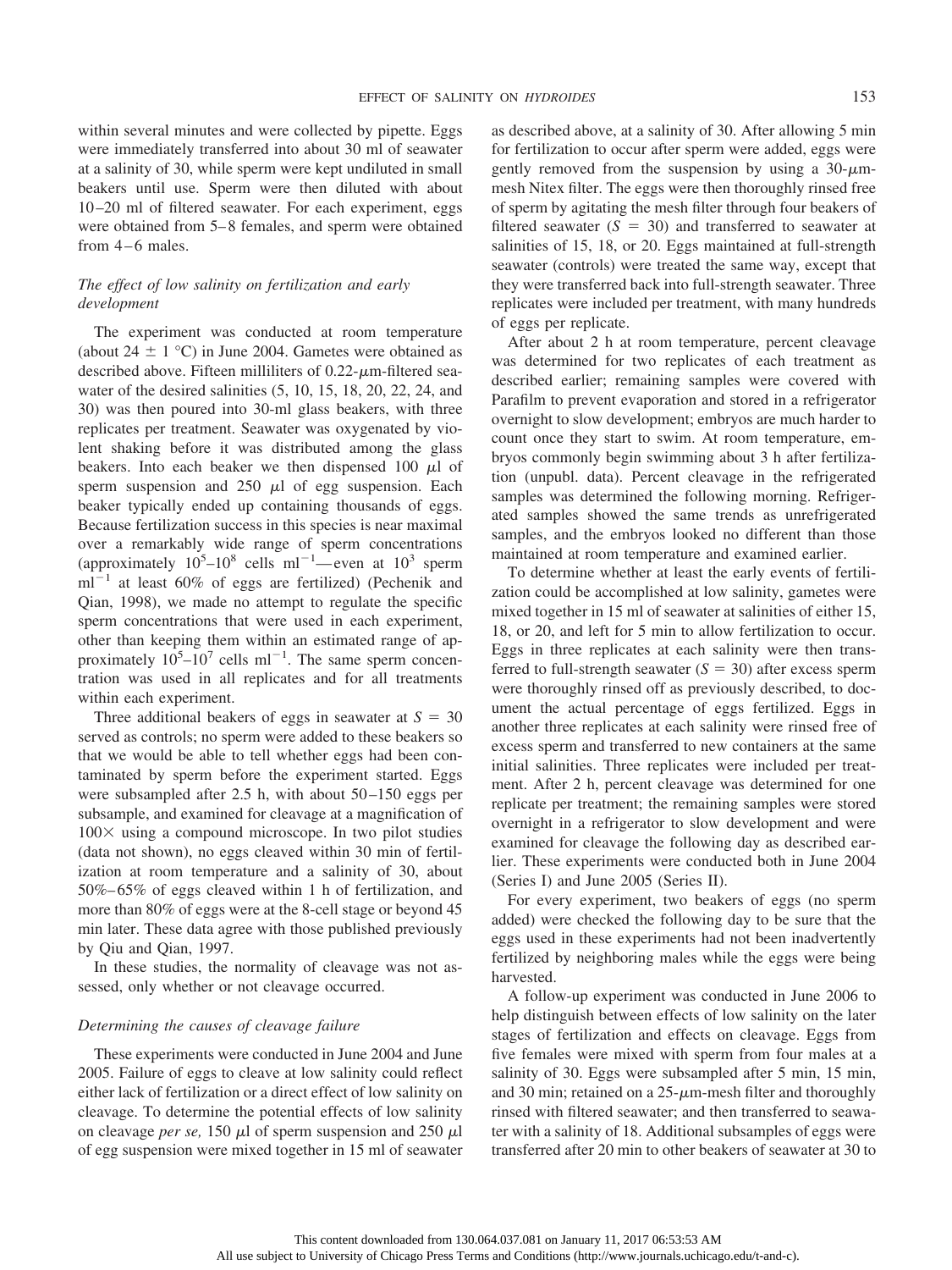serve as controls. We used three replicates per treatment, with many hundreds of eggs per replicate. Eggs from all treatments were subsampled 3 h after fertilization and fixed in 10% formalin for examination later that day, when percent cleavage was determined.

An additional follow-up experiment was conducted in June 2006 to test the effectiveness of our sperm-removal technique. A 100- $\mu$ l sample of sperm suspension (approximately  $10^8$  cells ml<sup>-1</sup>) was added to each of three beakers containing 30 ml of seawater  $(S = 30)$ . Egg suspension was then added to each beaker in a tube with a mesh filter bottom as in previous experiments, and the filters were rinsed free of sperm as described above, using filtered seawater. We then squirted seawater through each filter into empty beakers, so that any remnant sperm, but no eggs, would be washed into the beakers. We then added egg suspension and seawater to each beaker. Eggs were maintained at room temperature and checked for cleavage 3 h and 24 h later.

# *Relative sensitivity of sperm and eggs to low-salinity seawater*

The relative sensitivity of sperm and eggs to low salinity was examined in one experiment (June 2005). Small glass beakers (30-ml capacity) of seawater were set up at salinities of 15, 18, and 30 (control), with three replicates per treatment and 15 ml of seawater per beaker. To each beaker we then added either 150  $\mu$ l of sperm suspension or 250  $\mu$ l of egg suspension. Five minutes later we added the missing gamete to each beaker and mixed the gametes together using a pipette. About 5 min later we rinsed off excess sperm and transferred the eggs to full-strength seawater  $(S = 30)$  to monitor development. After about 2.5 h, percent cleavage was determined for one replicate per treatment; remaining beakers were covered in Parafilm to prevent evaporation and stored at 4 °C overnight. Eggs were subsampled within 24 h (at least 50 eggs per beaker) and examined for evidence of cleavage at  $100 \times$  using a compound microscope.

As in previous experiments, two beakers contained eggs to which no sperm were added. Those eggs were also checked the following day to be sure that the eggs used in the experiments had not been inadvertently fertilized by neighboring males while the eggs were being collected.

# *Data analysis*

Percentage data were arcsin transformed before analysis (Sokal *et al.,* 1993) and then analyzed by one-way analysis of variance (ANOVA). When significant differences among means were found, the source of the differences was determined using either Bonferonni or Dunnett's multiple comparisons tests or Tukey's HSD test, for selected comparisons. When appropriate, means were compared using Student's *t* tests.

## **Results**

## *Effect of salinity on gamete release*

In the experiment conducted in June 2004, both males and females of *Hydroides elegans* released gametes at all salinities tested, including 5 (Fig. 1). No worms released gametes into the surrounding water during the first 10 min after the worms were transferred to seawater, suggesting that adults did not release gametes during their exposure to air, but only after their return to seawater. About 29% of worm tubes collected in June 2004 were empty, and provided no data. When this experiment was repeated 6 months later, in December 2004, adults again released gametes at salinities as low as 5, and this was true whether the adults had previously been exposed to air (Fig. 2a) or not (Fig. 2b). Only 6% of the worm tubes that we collected in December 2004 were empty, so that final sample sizes were larger in the second study.

#### *Effects of salinity on fertilization success and cleavage*

Exposure of unfertilized eggs to low salinities did not in itself induce cleavage (data not shown). Control experiments verified that our rinsing technique effectively removed all sperm from the mesh filters; no eggs cleaved when mixed with the final rinse water from the mesh filters.

Eggs that were exposed to sperm at salinities below 22 in June 2004 generally failed to cleave, and no eggs cleaved when gametes were mixed at 5 or 10 (Fig. 3). Salinity had



Figure 1. The influence of salinity on the release of gametes by adult worms, *Hydroides elegans,* June 2004. Worm tubes were collected from substrates in the field and exposed to air for 2 h before being placed in screw-capped vials of seawater at the designated salinities, with one worm tube per vial. Number of worms tested at each salinity, after accounting for empty worm tubes, is shown above each pair of bars.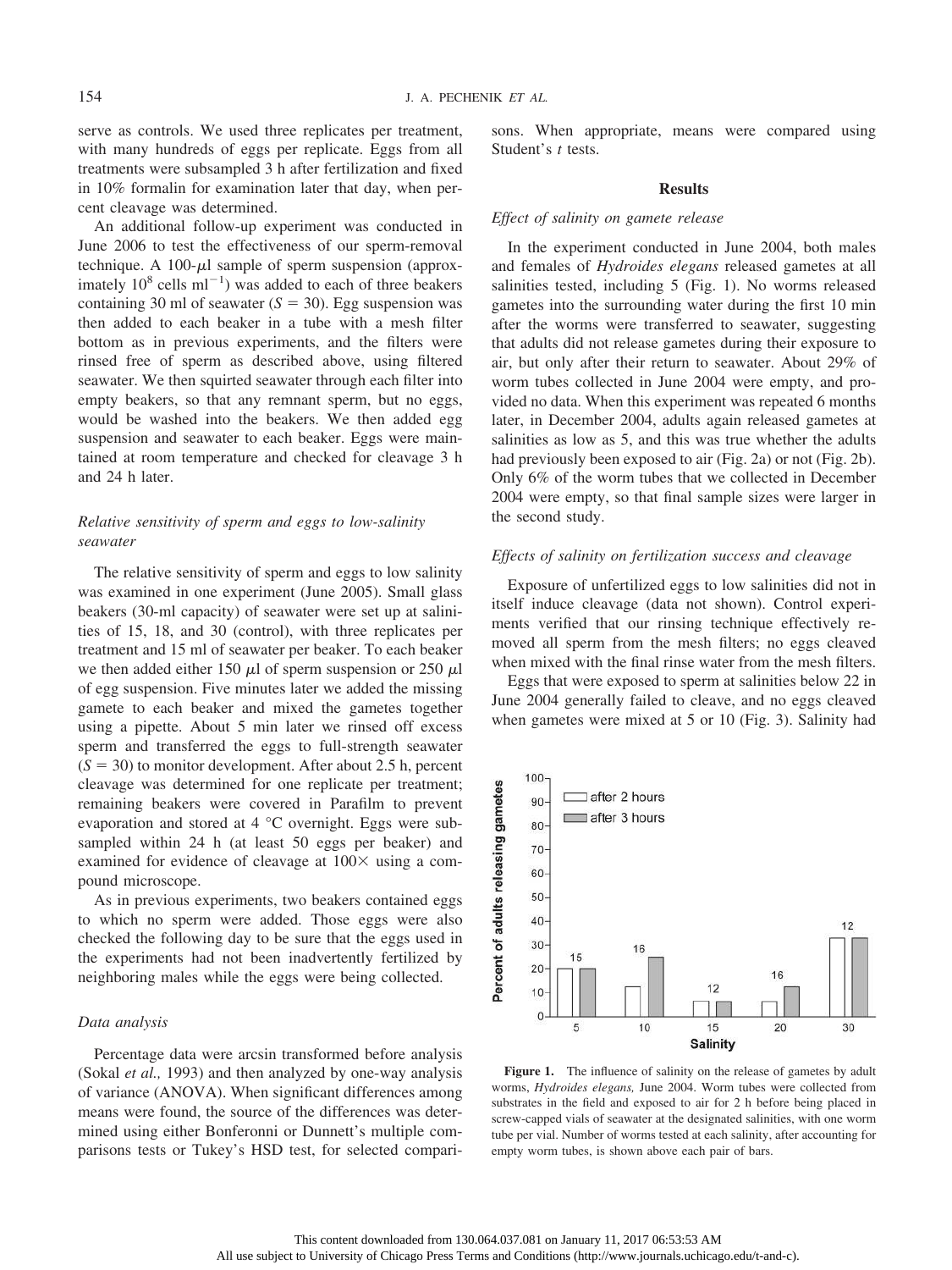

Figure 2. The influence of salinity on the release of gametes by adult worms, *Hydroides elegans,* December 2004. This experiment was similar to that summarized in Fig. 1, except that in one experiment (b) worms were not exposed to air for 2 h before being immersed in seawater of the designated salinities. Number of worms tested at each salinity, after accounting for empty worm tubes, is shown above each pair of bars.

no significant effect  $(P > 0.10)$  on the percentage of eggs cleaving over the range of 22–30 (Fig. 3). Cleavage failure was not caused by manipulation of the eggs during transfers between salinities, since eggs in control salinity (30) were manipulated in the same way and yet developed normally in all experiments.

A substantial proportion of eggs that were exposed to sperm at full-strength salinity (30) failed to cleave when transferred to lower salinities; in particular, fewer than 15% of eggs cleaved, on average, after their transfer to salinities of 18 or lower (Fig. 4a). In the June 2006 experiment, results were the same whether eggs were transferred to the lower salinity (18) after spending 5 min, 15 min, or 30 min at the higher salinity (30) (Fig. 5). The amount of time spent at the high salinity before eggs were transferred to the low salinity had no significant effect on subsequent percent cleavage at 3 h (Tukey HSD,  $P > 0.10$ ). Many of the uncleaved eggs displayed polar bodies.

When eggs were mixed with sperm at low salinity (15 or 18) and then transferred to full-strength salinity (30), a fairly high percentage of eggs that had been at the lower salinities cleaved (compare the last two columns of Fig. 4b with the last two columns of Fig. 4a; the difference between the means of the two treatments at salinities of 18 was significant:  $P < 0.05$ ). The same effect was also seen clearly in a second experiment, in which eggs were mixed with sperm at salinities of 20 for either 2.5 or 5 min and then transferred to full-strength seawater (Fig. 6): more than 6 times as many eggs cleaved ( $P < 0.05$ ) if they were transferred to a salinity of 30 after 5 min than if they were left at 20 (Fig. 6, compare columns 1 and 3). The same effect was again seen clearly in our June 2005 experiments, in which eggs were either exposed to sperm at salinities of 15, 18, or 20 and left to develop at those low salinities for 24 h, or exposed to sperm at those low salinities for 5 min and then transferred to full-strength seawater for the next 24 h (Fig. 7). In every case, a dramatically higher number of eggs cleaved if they were transferred to the high salinity after having been exposed to sperm at the low salinities, indicating that low salinity affected the ability of eggs to cleave even after the eggs had been successfully bound with sperm. Many of the uncleaved eggs displayed polar bodies.

# *Relative sensitivity of sperm and eggs to low-salinity water*

It made little difference to cleavage success  $(P > 0.10)$ whether eggs were first exposed to the low salinity, with sperm added 5 min later, or whether sperm were first



**Figure 3.** The effect of salinity on fertilization and cleavage of *Hydroides elegans.* Eggs and sperm were mixed together simultaneously in June 2004. Eggs were left to develop at the salinities at which they were exposed to sperm, at about 24 °C. Each bar is the mean of three replicates, with about 50-150 eggs being examined for each replicate. Error bars represent one standard deviation above the mean. \*signifies means that are significantly different  $(P < 0.01)$  from the control mean (Dunnett's multiple comparisons test).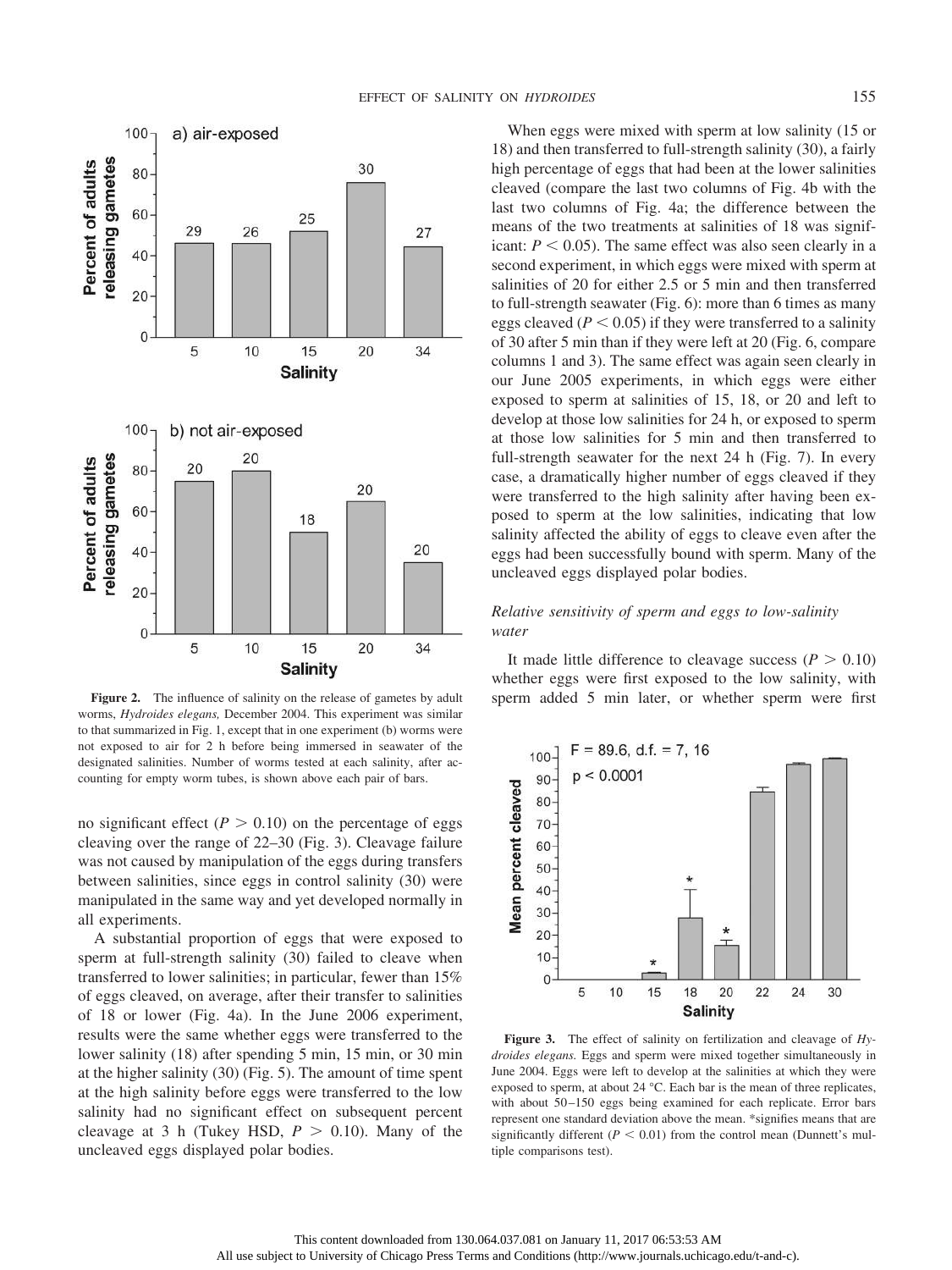

**Figure 4.** The influence of low salinity on fertilization and cleavage in *Hydroides elegans.* In (a), gametes were mixed for 5 min at full salinity  $(S = 30)$ . Eggs were then rinsed free of sperm and transferred to the different salinities shown to monitor development. In (b), gametes were mixed for 5 min at one of the five salinities shown. Eggs were then rinsed free of sperm and transferred to full-strength seawater to monitor development. Each bar is the mean of three replicates, with at least 50 eggs being examined for each replicate. Error bars represent one standard deviation above the mean. \*indicates means that are significantly different ( $P < 0.01$ ) from the control means.

exposed to the low salinity, with eggs added 5 min later (Fig. 8). The percentage of eggs cleaving after exposure to sperm at salinities of either 15 or 18 was significantly less  $(P < 0.05)$  than the percentage cleaving at 30.

#### **Discussion**

This study confirms prior evidence that the newly fertilized eggs and embryos of *Hydroides elegans* are generally unable to develop at practical salinities (*S*) of 20 or lower (Qiu and Qian, 1997), and adds the information that the cut-off salinity below which substantial cleavage does not occur lies between 20 and 22 (Fig. 3). The effect is probably due to changes in osmotic concentration: when seawater was diluted with double-distilled water in the laboratory, pH remained between about 8.0 and 8.1 over the range of salinity 10-35 (Qian, unpubl. data). Also, maximum dissolved oxygen concentration increases as salinity is reduced (Harvey, 1969), so that dissolved oxygen should in fact be more readily available at lower salinities than at higher salinities. Since these were short-term studies and the water was well-oxygenated at the start, reduced oxygen concentration is not likely to have limited development.

A salinity of 22 ppt was also the approximate cutoff for normal development for the polychaete *Nereis virens* in the White Sea (Ushakova and Sarantchova, 2004). In that study, about 90% of eggs mixed with sperm were able to cleave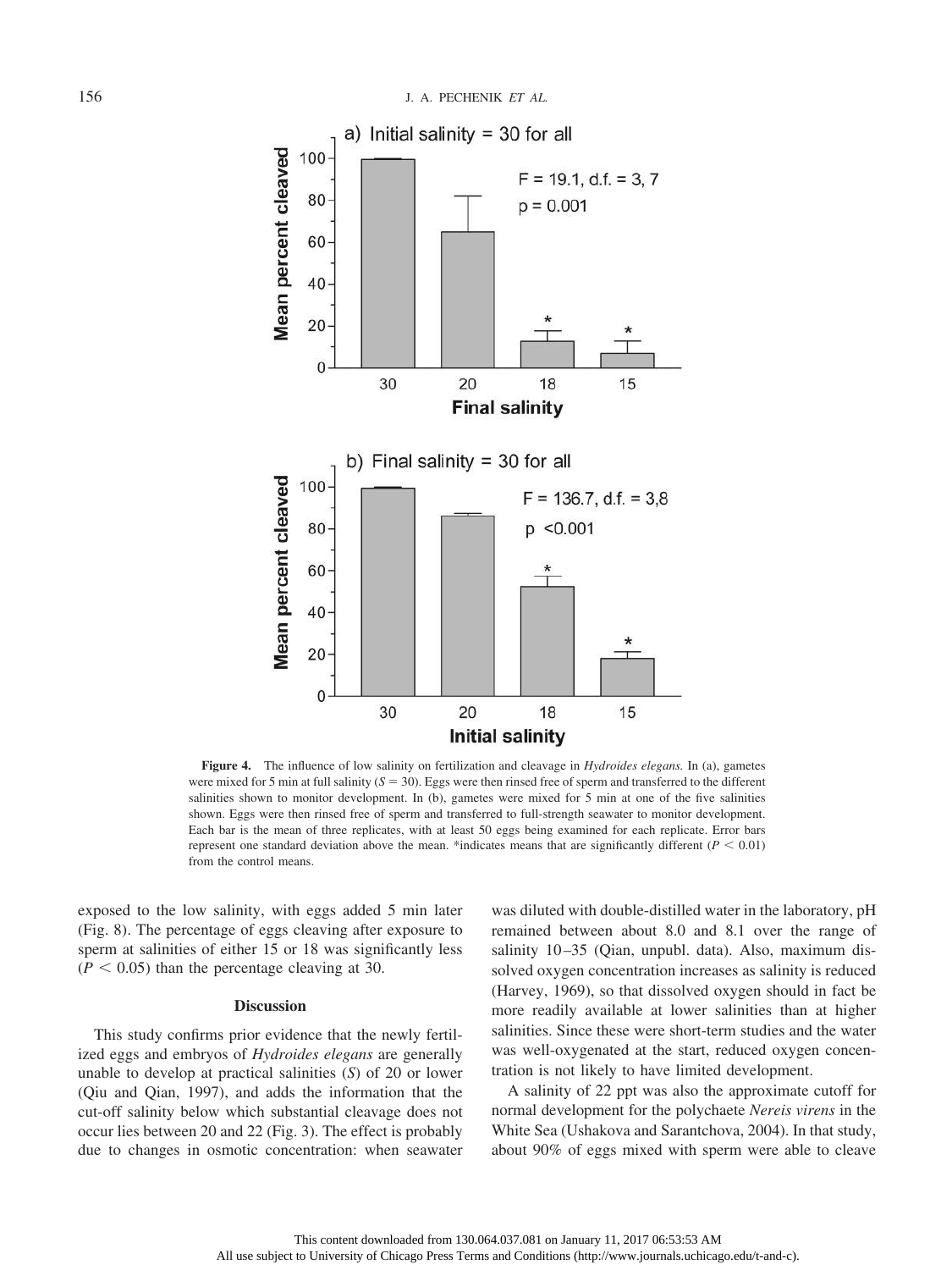

**Figure 5.** The influence of low salinity on fertilization and cleavage in *Hydroides elegans.* In June 2006, gametes were allowed to interact at full salinity  $(S = 30)$  for either 5, 15, or 30 min before the eggs were washed and transferred to seawater with a salinity of of 18. Bars represent mean percent cleavage after 3 h, based on three replicates of at least 150 eggs each.

and develop to the trochophore stage at 22 ppt, but only about 55% of eggs were able to do so at the next lowest salinity tested, 18 ppt.

Surprisingly, adults of *H. elegans* released their gametes in the laboratory at salinities far below those that allow development (22–25, this paper; and Qiu and Qian, 1997), and did so as readily at low salinity as at high salinity, even



**Figure 6.** Failure of *Hydroides elegans* to develop at a salinity of 20 is largely due to a failure to cleave, not a failure of fertilization. Gametes were mixed at the low salinity, rinsed free of sperm after either 2.5 or 5 min, and then transferred to full-strength seawater  $(S = 30)$  to monitor development over the next several hours. Each bar is the mean of three replicates, with at least 50 eggs being examined for each replicate. Error bars represent one standard deviation above the mean. \*indicates means that differ significantly ( $P < 0.05$ ) from the mean obtained at a salinity of 30. X indicates means that differ significantly  $(P < 0.05)$  from the mean obtained at  $S = 20$ .



**Figure 7.** The relative importance of low salinity on the processes of fertilization and cleavage tested at three salinities. Gametes were mixed for 5 min at a low salinity (15, 18, or 20) in June 2005. Eggs were then either left to develop at that low salinity (after removing excess sperm), or rinsed free of sperm and transferred to full-strength seawater to monitor development. Each bar is the mean of three replicates, based upon the examination of approximately 100 –300 eggs from each replicate. Error bars represent one standard deviation above the mean. \*indicates means that differ significantly ( $P < 0.05$ ), for comparisons of cleavage at fixed salinity *versus* after transfer to the higher salinity.

at the lowest salinity tested (5, Figs. 1, 2). The brackishwater bivalve *Corbicula japonica* also released gametes at salinities that did not support its development (Baba *et al.,* 1999). This unexpected behavior might be a factor limiting the distribution of these animals in estuaries and shallowwater coastal areas. In contrast, the oyster *Crassostrea gigas* apparently spawns only at salinities above 27 ppt, well above the lowest salinity that permits successful fertilization



**Figure 8.** The relative sensitivity of sperm and eggs to low salinity. One type of gamete was added 5 min after the first was added, in June 2005. Each bar represents the mean of three replicates, with approximately 100 –200 eggs inspected per replicate. Error bars show one standard deviation above the mean.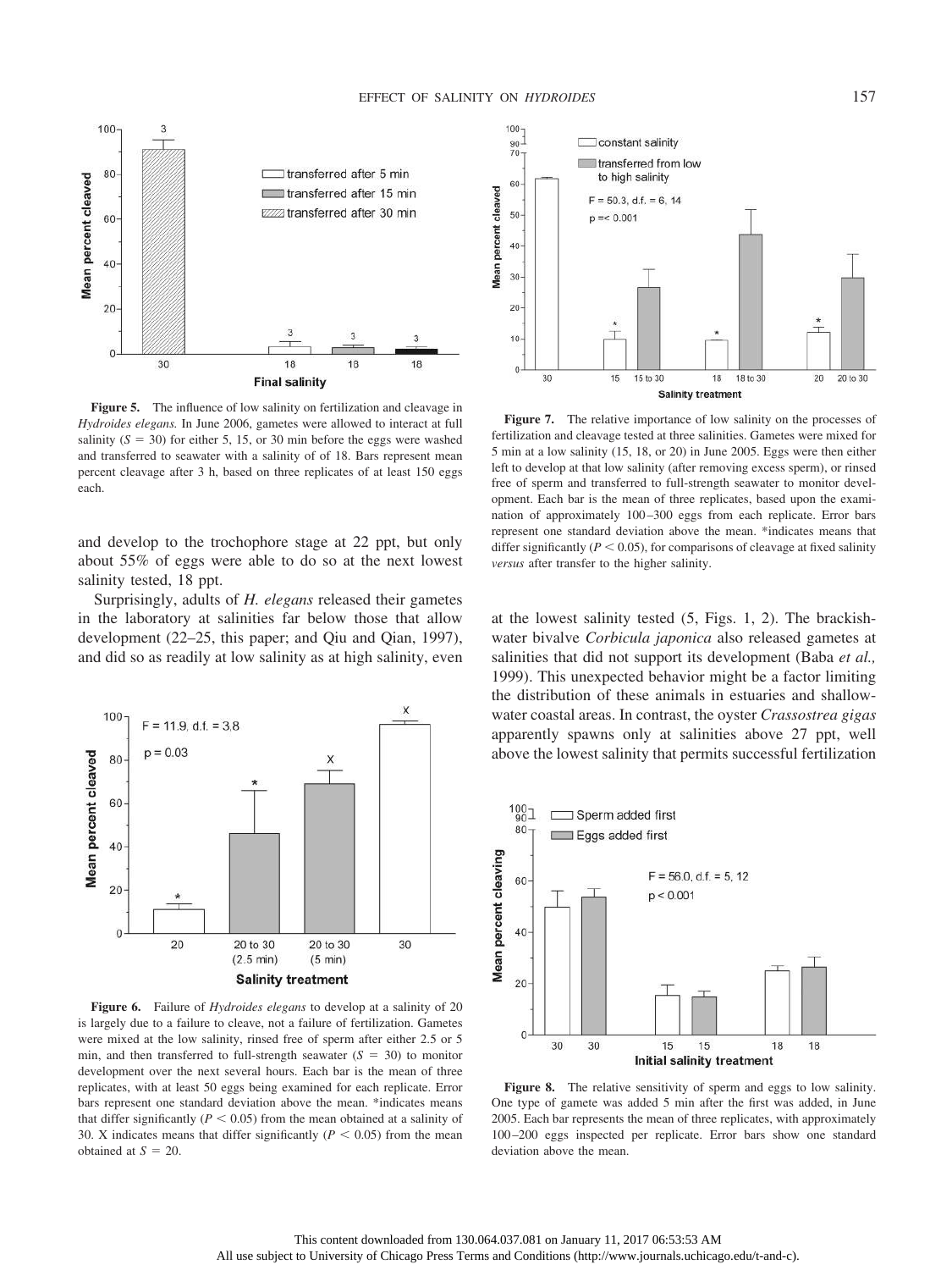and embryonic development (summarized by Fujiya, 1970; as cited by Kinne, 1971, p. 951). Similarly, the zebra mussel, *Dreissena polymorpha,* withheld its gametes at some tested salinities (Fong *et al.,* 1995). Whether or not *H. elegans* spawns naturally at low salinities in the field remains to be determined.

For animals that do not display a fertilization membrane, such as polychaetes, bivalves, and gastropods, fertilization success is sometimes assessed by the ability of eggs to cleave (*e.g.,* Fong *et al.,* 1995; Qiu and Qian, 1997; Ushakova and Sarantchova, 2004). Developmental failure at low salinity is often thought to reflect a failure of the early steps of fertilization, possibly due to substantial reductions in sperm motility—sperm are generally thought of as the weaker gamete (D. Epel, Stanford University, pers. comm.; Fong *et al.,* 1995; Griffin *et al.,* 1998). In keeping with this idea, decreased sperm mobility at elevated salinity is thought to account for decreased fertilization of Pacific herring eggs (Griffin *et al.,* 1998). In contrast, the eggs of at least some polychaete species are remarkably resistant to the effects of low salinity: for example, the eggs of *Nereis limbata* from Woods Hole, Massachusetts, could withstand at least 1 h at  $33\% - 40\%$  seawater (roughly  $10 - 12$  ppt salinity) without losing the ability to become fertilized and cleave normally when returned to full-strength seawater (Just, 1930a). On the other hand, Greenwood and Bennett (1981) found that the eggs of sea urchins were much more sensitive than the sperm to low salinities. Similarly, oyster sperm (species name not given) can apparently remain active at salinities as low as 5 ppt, although embryonic development is successful only at salinities above 14 ppt (Clark, 1935; as cited by Kinne, 1971, p. 951).

In our experiments with *H. elegans,* there was no evidence that one gamete was any more sensitive to low salinity than the other: cleavage success was numerically and statistically equivalent ( $P > 0.10$ ) whether eggs were exposed to low salinity for 5 min before sperm were added or sperm were exposed to low salinity for 5 min before eggs were added (Fig. 8). Either the gametes were equally sensitive to salinity reduction under the conditions of our experiment, or one of the gametes—and *only* one of them was affected instantaneously to the full degree by low salinity while the other gamete was essentially unaffected, which seems less likely. The results are consistent with the hypothesis that low salinity affects cleavage in this species.

Nevertheless, our data do suggest that sperm function was compromised at low salinity: even when eggs were transferred from low salinity to high salinity after being exposed to sperm at low salinity, fertilization success was usually lower than it was under control conditions, when gametes were mixed at full salinity and allowed to develop at that same high salinity (see, for example, Fig. 7). In addition, the greater fertilization success seen at a salinity of 20 if sperm were kept in contact with eggs for 5 min rather than 2.5 min (Fig. 6) suggests that sperm motility was somewhat compromised in those experiments. Further studies in which gametes are allowed to interact for different lengths of time over a wide range of salinities might be instructive; longer times to complete fertilization at lower salinities would provide evidence of a functional effect on sperm motility. The effect of low salinity on sperm mobility could also be quantified directly (*e.g.,* Pacey *et al.,* 1994; Fong *et al.,* 1995; Griffin *et al.,* 1998; Au *et al.,* 2001). These data might be difficult to interpret, however, since gametes in our experiments were thoroughly mixed at the start of each experiment, which would bring eggs and sperm into contact even if the sperm were incapable of swimming.

Our data for *H. elegans,* in agreement with those of Smith (1964) for the polychaete *Nereis diversicolor,* also suggest that failure of eggs to develop at low salinity largely reflects an inability of fertilized eggs to complete meiosis and cleave, rather than simply an inability of eggs to become fertilized at those low salinities: substantial numbers of eggs were able to cleave if they were transferred to full-salinity seawater after being mixed with sperm at low salinity, even when gametes were mixed at salinities as low as 15 (Fig. 7). This result would only be possible if sperm had been able to successfully bind to many of the eggs at low salinity before the eggs were transferred to the higher salinity. Also, the percentage of eggs cleaving was severely reduced when eggs were exposed to sperm at full-strength seawater and then transferred— even 30 min later—to water of low salinity in the absence of additional sperm (Figs. 4a, 5).

Remarkably, this work is one of only a few studies that begin to separate out, for marine invertebrates, the effects of low salinity on fertilization *per se* and on subsequent cleavage. What key processes are being affected when gametes come into contact at low salinity? Fertilization itself involves a number of steps (Alberts *et al.,* 2002): activation of newly released sperm (*e.g.,* Pacey *et al.,* 1994); penetration of sperm through outer egg coverings and binding of sperm to the egg surface; injection of the genetic material from the sperm into the egg; completion of maternal meiosis; movement of the pronuclei toward each other; fusion of the male pronucleus with that of the egg to form a diploid zygote; and activation of the egg's metabolism just prior to cleavage (Gilbert, 2003).

Our data indicate clearly that cleavage failure at low salinity is not due to a failure of sperm to become activated or to bind at the egg surface, since many eggs rinsed free of excess sperm at low salinity developed normally after they were transferred to water of high salinity (Figs. 4b, 6, 7); at least the early events of fertilization had obviously occurred. It remains to be determined whether all the later steps of fertilization can be completed at low salinities, through maternal meiosis, pronuclear fusion, and egg activation. Such studies will require direct examination of nuclear events (Cherr *et al.,* 1990). The fact that most eggs failed to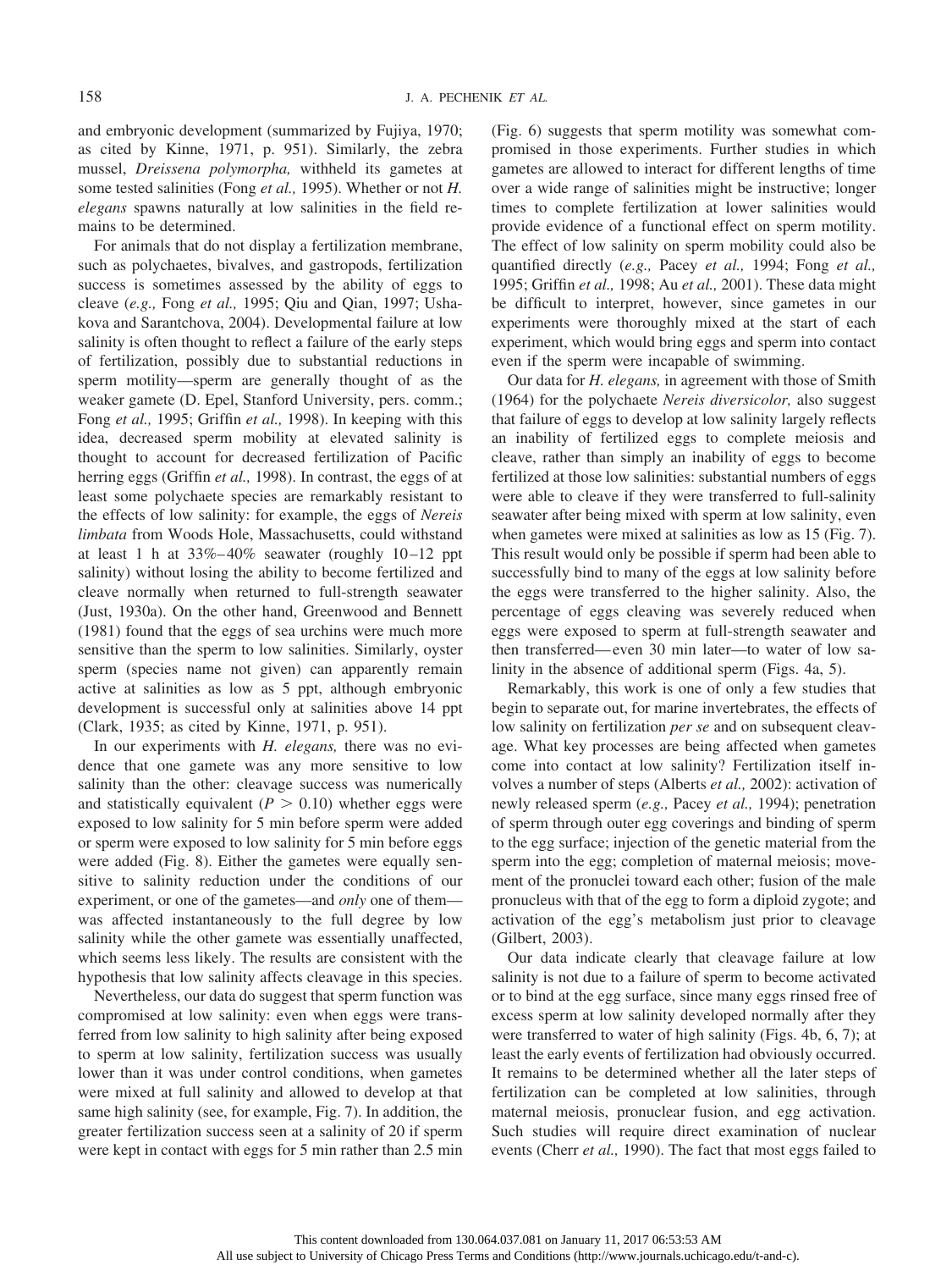cleave after transfer to seawater at a salinity of 18 even after having spent 30 min in the presence of sperm at salinity 30 certainly suggests that low salinity suppresses the ability of fertilized eggs to cleave in this species. This does not mean that low salinity might not also have a detrimental effect on the late stages of fertilization, such as pronuclear fusion. Additional studies are required to determine precisely when pronuclear fusion occurs in this species. For the sea urchin *Paracentrotus lividus,* pronuclear fusion takes place within 30 min (Moubax *et al.,* 2001).

How low salinity might affect the ability of eggs to cleave also remains to be studied. The mechanisms of mitosis are still somewhat uncertain, but seem to involve the interactive effects of many different enzymes operating within the cell (Sharp *et al.,* 2000a). Reduced osmotic pressure might affect the ability of the mitotic spindles to self-assemble, or it could directly affect the functioning of the microtubulebased protein motors whose complex interactions apparently move the spindles apart (Sharp *et al.,* 2000b). Alternatively, cytokinesis itself might be affected (Gilbert, 2003).

Surprisingly few studies have considered the role of salinity in determining fertilization success for marine invertebrates. A search on the combined terms "fertilization" and "salinity" in the ISI Web of Knowledge in May 2005 returned only a few references on marine invertebrates; most published studies on this topic have focused on fish, plants, and seaweeds. Among macroalgae, for example, Steen (2004) found that fertilization in *Sargassum muticum* was impaired at salinities of 15 ppt and below, even though oogonial extrusion occurred normally at salinities as low as 10 ppt, and germlings survived at salinities as low as 5 ppt; the tentative conclusion was that sperm were especially sensitive to low salinities. We suggest that salinity fluctuation may play an important role in controlling reproductive cycles and mediating successful fertilization and early development for coastal organisms that fertilize externally, and that the topic is worthy of further investigation. In addition, by potentially uncoupling key steps from each other during the processes of fertilization or mitosis (or both) low-salinity treatments coupled with ultrastructural and molecular investigations might shed further light on the details of how key events of fertilization and cleavage are controlled.

# **Acknowledgments**

The authors thank V. Thiyagarajan, M. Y. Chiu, and O. Pechenik for their technical assistance. We also thank Gordon Hendler and two anonymous reviewers for comments on a draft of the manuscript. This research was supported by a Central Allocation Grant of the University Grants Council (CA04/05.SC01) to P.-Y. Qian.

# **Literature Cited**

- **Alberts, B., A. Johnson, J. Lewis, M. Raff, K. Roberts, and P. Walter. 2002.** *Molecular Biology of the Cell,* 4th ed. Garland Publishing, New York.
- **Atkinson, O. S., and P. O. Yund. 1996.** The effect of variation in population density on male fertilization success in a colonial ascidian. *J. Exp. Mar. Biol. Ecol.* **195:** 111–123.
- **Au, D. W. T., C. Y. Lee, K. L. Chan, and R. S. S. Wu. 2001.** Reproductive impairment of sea urchins upon chronic exposure to cadmium. Part I: Effects on gamete quality. *[Environ. Pollut](http://www.journals.uchicago.edu/action/showLinks?pmid=11202702).* **111:**1–9.
- **Baba, K., M. Tada, T. Kawajiri, and Y. Kuwahara. 1999.** Effects of temperature and salinity on spawning of the brackish water bivalve *Corbicula japonica* in Lake Abashiri, Hokkaido, Japan. *Mar. Ecol. Prog. Ser.* **180:** 213–221.
- **Babcock, R., E. Franke, and N. Barr. 2000.** Does spawning depth affect fertilization rates? Experimental data from the sea star *Coscinasterias muricata. Mar. Freshw. Res.* **51:** 55– 61.
- **Bolton, T. F., and J. N. Havenhand. 1996.** Chemical mediation of sperm activity and longevity in the solitary ascidians *Ciona intestinalis* and *Ascidiella aspersa. [Biol. Bull](http://www.journals.uchicago.edu/action/showLinks?system=10.2307%2F1543025).* **190:** 329 –335.
- **Bryan, P. J., P.-Y Qian, J. L. Kreider, and F.-S. Chia. 1997.** Induction of larval settlement and metamorphosis by pharmacological and conspecific associated compounds in the serpulid polychaete *Hydroides elegans. Mar. Ecol. Prog. Ser.* **146:** 81–90.
- **Cherr, G. N., J. Shoffner-McGee, and J. M. Shenker. 1990.** Methods for assessing fertilization and embryonic/larval development in toxicity tests using the California mussel (*Mytilus californianus*). *Environ. Toxicol. Chem.* **9:** 1137–1145.
- **Clark, A. E. 1935.** The effects of temperature and salinity on the early development of the oyster. *Prog. Rep. Atl. Biol. Stn.* **16:** 10. (Cited in Kinne, 1971.)
- **Coma, R., and H. R. Lasker. 1997.** Effects of spatial distribution and reproductive biology on *in situ* fertilization rates of a broadcast-spawning invertebrate. *[Biol. Bull.](http://www.journals.uchicago.edu/action/showLinks?system=10.2307%2F1542733)* **193:** 20 –29.
- **Dahms, H.-U., J. Tao, and P.-Y. Qian. 2004.** Adrenoceptor compounds prevent the settlement of marine invertebrate larvae: *Balanus amphitrite* (Cirripedia), *Bugula neritina* (Bryozoa) and *Hydroides elegans* (Polychaeta). *[Biofouling](http://www.journals.uchicago.edu/action/showLinks?pmid=15804715)* **20:** 313–321.
- **Denny, M. W., E. K. Nelson, and K. S. Mead. 2002.** Revised estimates of the effects of turbulence on fertilization in the purple sea urchin, *Strongylocentrotus purpuratus. [Biol. Bull.](http://www.journals.uchicago.edu/action/showLinks?system=10.2307%2F1543570)* **203:** 275–277.
- Farley, G. S., and D. R. Levitan. 2001. The role of jelly coats in sperm-egg encounters, fertilization success, and selection on egg size in broadcast spawners. *[Am. Nat](http://www.journals.uchicago.edu/action/showLinks?system=10.1086%2F320619).* **157:** 626 – 636.
- **Fong, P. P., K. Kyozuka, J. Duncan, S. Rynkowski, D. Mekasha, and J. L. Ram. 1995.** The effect of salinity and temperature on spawning and fertilization in the zebra mussel *Dreissena polymorpha* (Pallas) from North America. *[Biol. Bull.](http://www.journals.uchicago.edu/action/showLinks?system=10.2307%2F1542149)* **189:** 320 –329.
- **Fujiya, M. 1970.** Oyster farming in Japan. *Helgol. Wiss. Meeresunters.* **20:** 464 – 479. (Cited in Kinne, 1971.)
- **Gilbert, S. F. 2003.** *Developmental Biology,* 7th ed. Sinauer, Sunderland, MA.
- **Greenwood, P. J., and T. Bennett. 1981.** Some effects of temperaturesalinity combinations on the early development of the sea urchin *Parechinus angulosus* (Leske). Fertilization. *J. Exp. Mar. Biol. Ecol.* **51:** 119 –132.
- Griffin, F. J., M. C. Pillai, C. A. Vines, J. Kääriä, T. Hibbard-Robbins, **R. Yanagimachi, and G. N. Cherr. 1998.** Effects of salinity on sperm motility, fertilization and development in the Pacific herring, *Clupea pallasi. [Biol. Bull](http://www.journals.uchicago.edu/action/showLinks?system=10.2307%2F1542510).* **194:** 25–35.
- **Harvey, H. W. 1969.** *The Chemistry and Fertility of Sea Waters.* Cambridge University Press, London. P. 184.
- **Hintz, J. L., and J. M. Lawrence. 1994.** Acclimation of gametes to